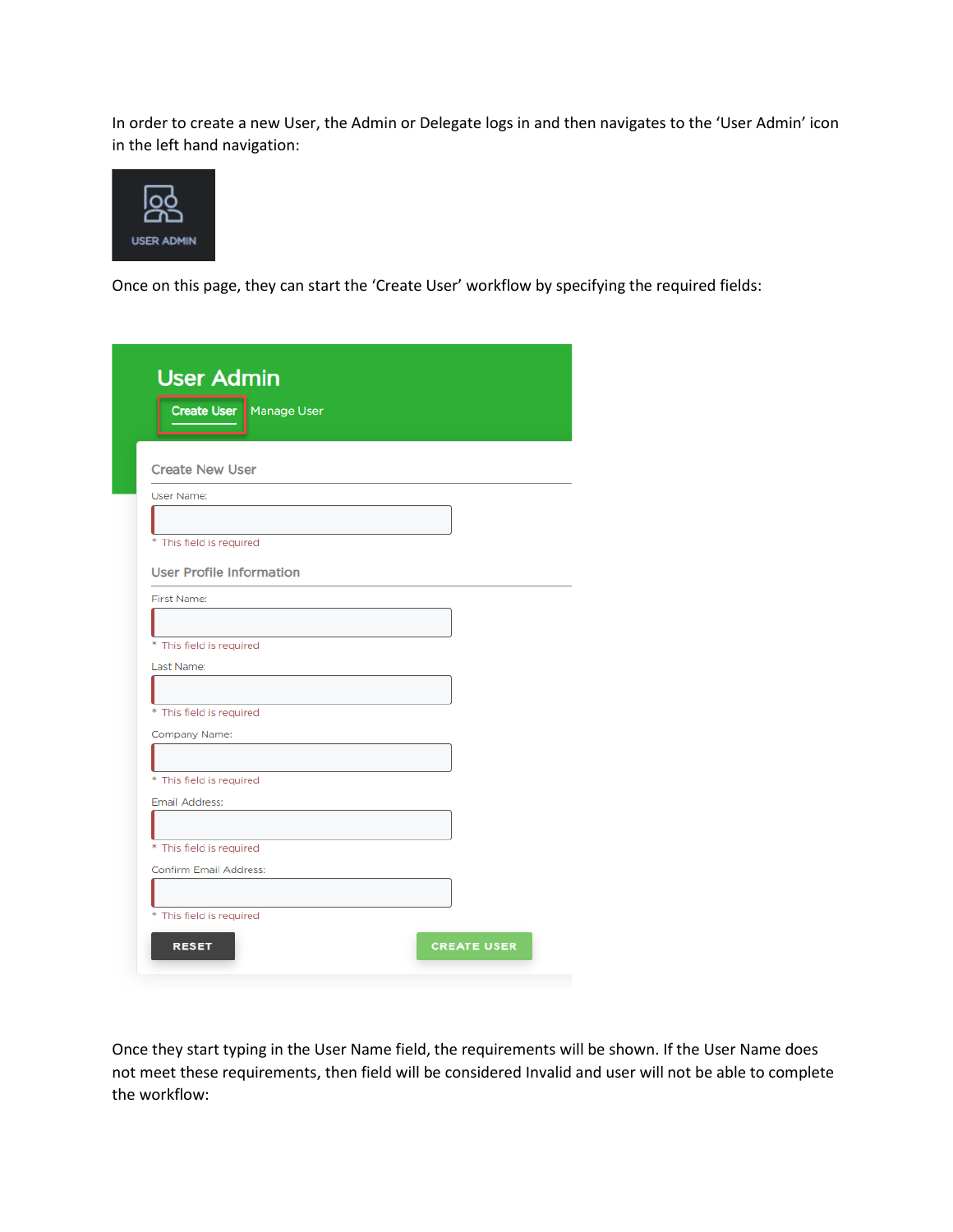| User Name:                                                                                                                                         |
|----------------------------------------------------------------------------------------------------------------------------------------------------|
|                                                                                                                                                    |
| * Should begin with 2 alpha characters and must be between<br>5-25 characters long and can contain only the following<br>special characters !-.\$@ |

Aside from the User Name, the Email Address field requires the @ symbol and the period with trailing characters (.com, .gov., etc.):

## Missing the @:

| Email Address:      |
|---------------------|
| testdeltadental.com |
| * Invalid input     |

Missing the period with trailing characters:

| Email Address:   |  |
|------------------|--|
| test@deltadental |  |
| * Invalid input  |  |

Once all of the required information has been filled in the 'Create User' button will become enabled: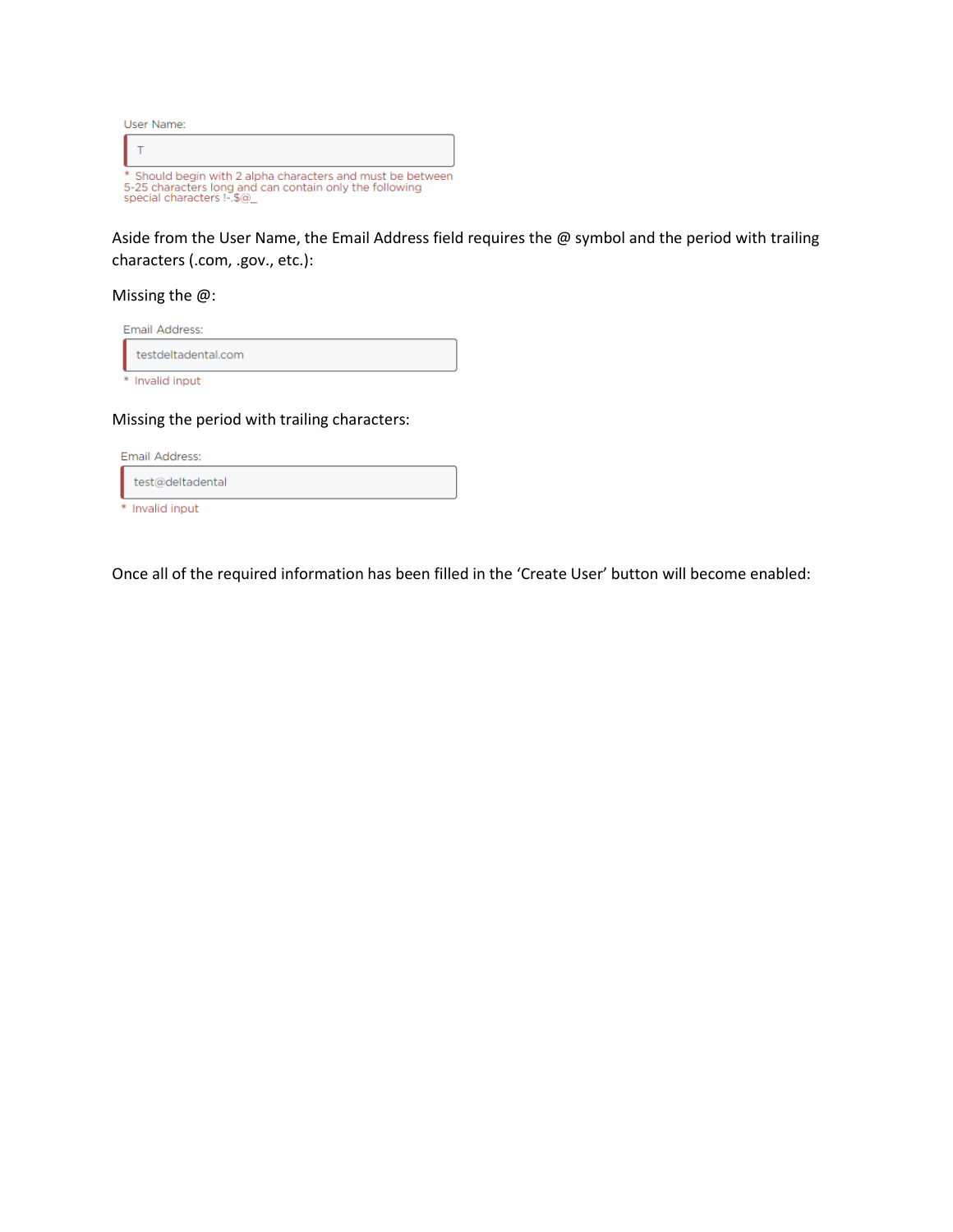| <b>User Admin</b><br><b>Create User</b> Manage User |                    |
|-----------------------------------------------------|--------------------|
| <b>Create New User</b>                              |                    |
| User Name:                                          |                    |
| Testing789                                          |                    |
| <b>User Profile Information</b>                     |                    |
| First Name:                                         |                    |
| Test                                                |                    |
| Last Name:                                          |                    |
| Smith                                               |                    |
| Company Name:                                       |                    |
| <b>Delta Dental</b>                                 |                    |
| Email Address:                                      |                    |
|                                                     |                    |
| <b>Confirm Email Address:</b>                       |                    |
|                                                     |                    |
| <b>RESET</b>                                        | <b>CREATE USER</b> |

Upon clicking 'Create User' there are two things that happen:

- 1. There will be a confirmation popup with the reminder that authorizations will still need to be added to this new user and that they are responsible for letting the new user know their User Name.
- 2. A welcome email is generated for the new user letting them know that an account has been created for them and that they need to obtain the User Name from whoever created them.

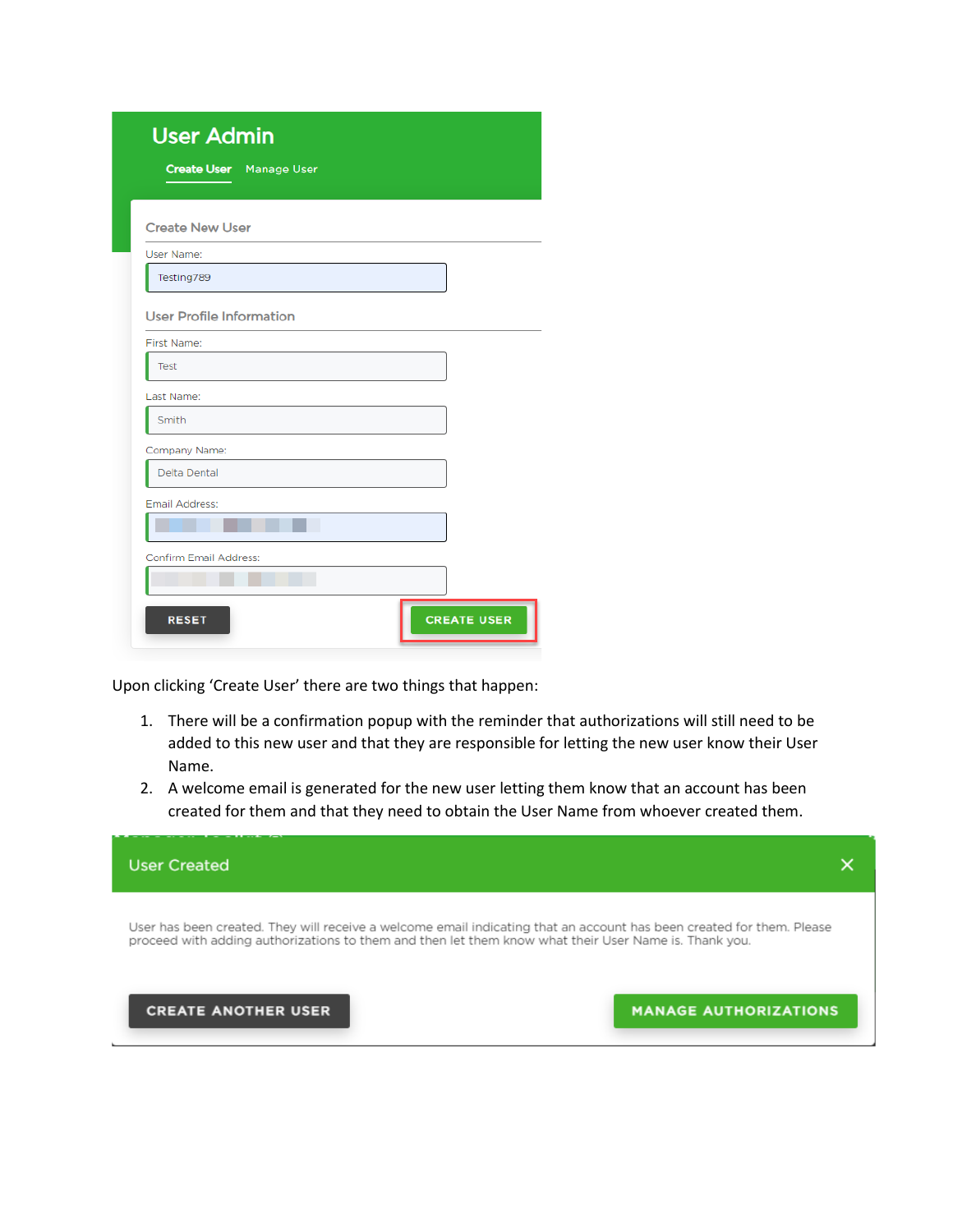From this popup screen, a user could keep adding users but it is recommended that they proceed with 'Manage Authorizations' so that the new user will have what they need to start working within the application.

After clicking 'Manage Authorizations' you will be able to see what authorizations the user could have. In this instance they only have the ability to have access to one subgroup and since they are newly created, they do not currently have any authorizations as indicated by the checkbox on the left.

In order to add authorizations, the user should click 'Edit':

| <b>User Authorizations</b>                                                                             |             |                      |                           |                       |
|--------------------------------------------------------------------------------------------------------|-------------|----------------------|---------------------------|-----------------------|
| << Back to Users List<br><b>Viewing Authorizations</b><br>Selected User: Testing521<br>User type: User |             | Payer:               | Group: 4500               | <b>EDIT</b>           |
| Auth given                                                                                             | Subgroup ID | <b>Subgroup Name</b> | <b>Eligibility Access</b> | <b>Billing Report</b> |
| 1-1 of 1 Records                                                                                       | 0001        | SUBCLIENT_57397      | None                      |                       |
|                                                                                                        |             |                      |                           |                       |

After clicking 'Edit' the user can determine if they want to assign authorizations for 'All Subgroups', 'Customize Subgroups' or turn them into a Delegate. In this instance there is only one Subgroup so either of the first two options will work.

| <b>User Authorizations</b>                                                             |                              |
|----------------------------------------------------------------------------------------|------------------------------|
| <b>Managing Authorizations</b>                                                         |                              |
| Selected User: Testing521 User type: User                                              | Group: 4500<br>Payer:        |
| Select for all SubGroups                                                               |                              |
| Select to customize SubGroups                                                          |                              |
| Create Delegate - a user who can create users and manage authorizations on your behalf |                              |
| Revoke authorizations for the group                                                    |                              |
|                                                                                        | <b>SAVE</b><br><b>CANCEL</b> |

After selecting the radio button for 'Select to customize Subgroups' the user can then specify what authorizations to give the user. These options will display based on the Admin's own access – a User will never have the ability to have more authorizations than their Admin.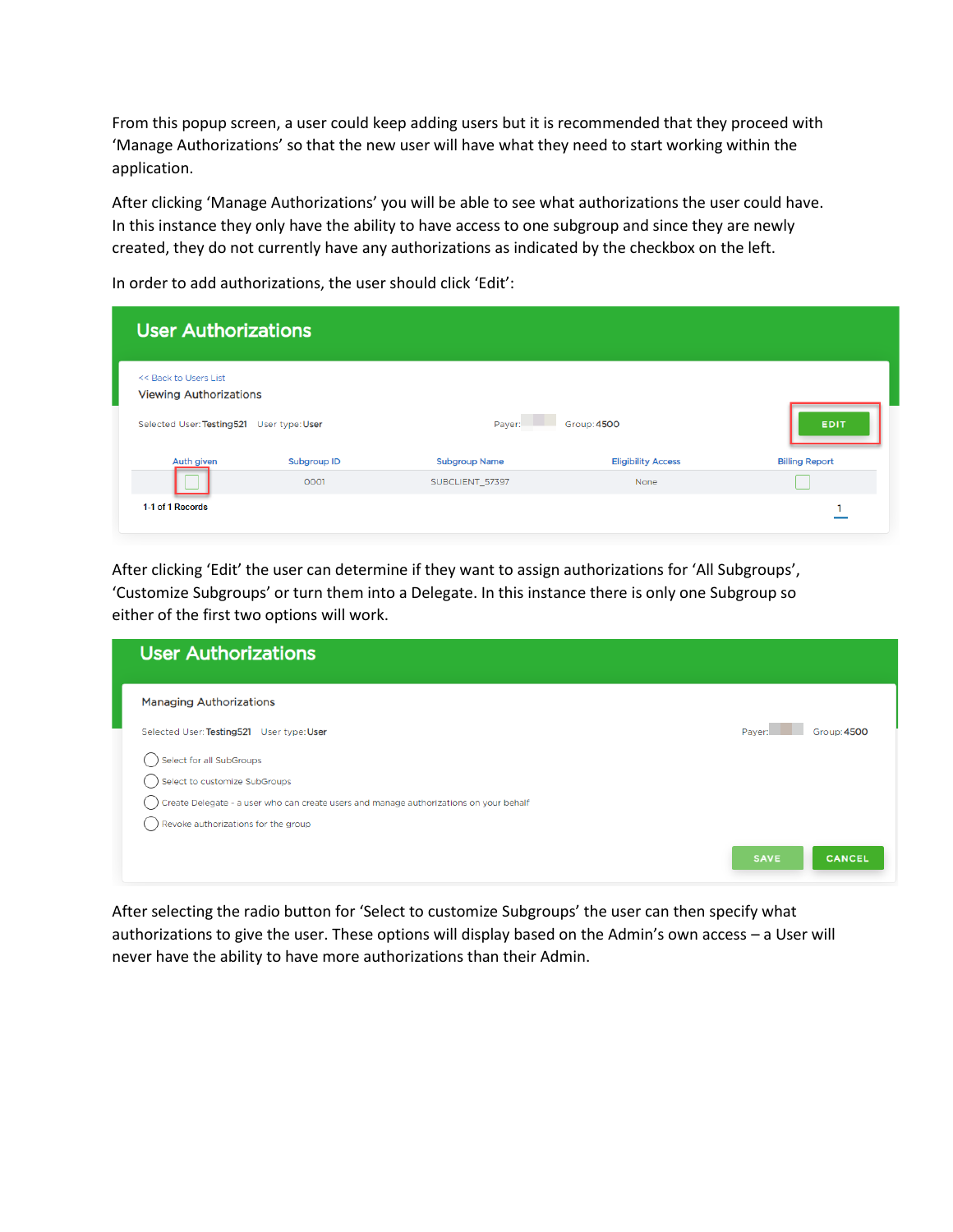## **User Authorizations**

| <b>Managing Authorizations</b> |                                           |                                                                                        |                           |                          |                              |
|--------------------------------|-------------------------------------------|----------------------------------------------------------------------------------------|---------------------------|--------------------------|------------------------------|
|                                | Selected User: Testing521 User type: User |                                                                                        |                           |                          | Group: 4500<br>Payer:        |
| Select for all SubGroups       |                                           |                                                                                        |                           |                          |                              |
|                                | Select to customize SubGroups             |                                                                                        |                           |                          |                              |
|                                |                                           | Create Delegate - a user who can create users and manage authorizations on your behalf |                           |                          |                              |
|                                | Revoke authorizations for the group       |                                                                                        |                           |                          |                              |
|                                |                                           |                                                                                        |                           |                          |                              |
|                                |                                           |                                                                                        | <b>Eligibility Access</b> |                          | <b>Billing Report</b>        |
|                                | Subgroup ID                               | <b>Subgroup Name</b>                                                                   |                           | $\overline{\phantom{a}}$ |                              |
|                                | 0001                                      | SUBCLIENT_57397                                                                        | None                      | $\overline{\phantom{a}}$ |                              |
|                                |                                           |                                                                                        |                           |                          |                              |
| 1-1 of 1 Records               |                                           |                                                                                        |                           |                          |                              |
|                                |                                           |                                                                                        |                           |                          | <b>CANCEL</b><br><b>SAVE</b> |

After making the selections, the 'Save' button becomes enabled:

|                                | <b>User Authorizations</b>                |                                                                                        |                           |                               |
|--------------------------------|-------------------------------------------|----------------------------------------------------------------------------------------|---------------------------|-------------------------------|
| <b>Managing Authorizations</b> |                                           |                                                                                        |                           |                               |
|                                | Selected User: Testing521 User type: User |                                                                                        |                           | <b>Group: 4500</b><br>Payer:  |
| Select for all SubGroups       |                                           |                                                                                        |                           |                               |
|                                | Select to customize SubGroups             |                                                                                        |                           |                               |
|                                |                                           | Create Delegate - a user who can create users and manage authorizations on your behalf |                           |                               |
|                                | Revoke authorizations for the group       |                                                                                        |                           |                               |
|                                |                                           |                                                                                        |                           |                               |
|                                | Subgroup ID                               | <b>Subgroup Name</b>                                                                   | <b>Eligibility Access</b> | <b>Billing Report</b><br>$\;$ |
|                                |                                           |                                                                                        |                           |                               |
| է                              | 0001                                      | SUBCLIENT_57397                                                                        | Update                    | V<br>$\sim$                   |
| 1.1 of 1 Records               |                                           |                                                                                        |                           |                               |
|                                |                                           |                                                                                        |                           |                               |
|                                |                                           |                                                                                        |                           | <b>SAVE</b><br><b>CANCEL</b>  |

The user will then be able to view the authorizations they just assigned: